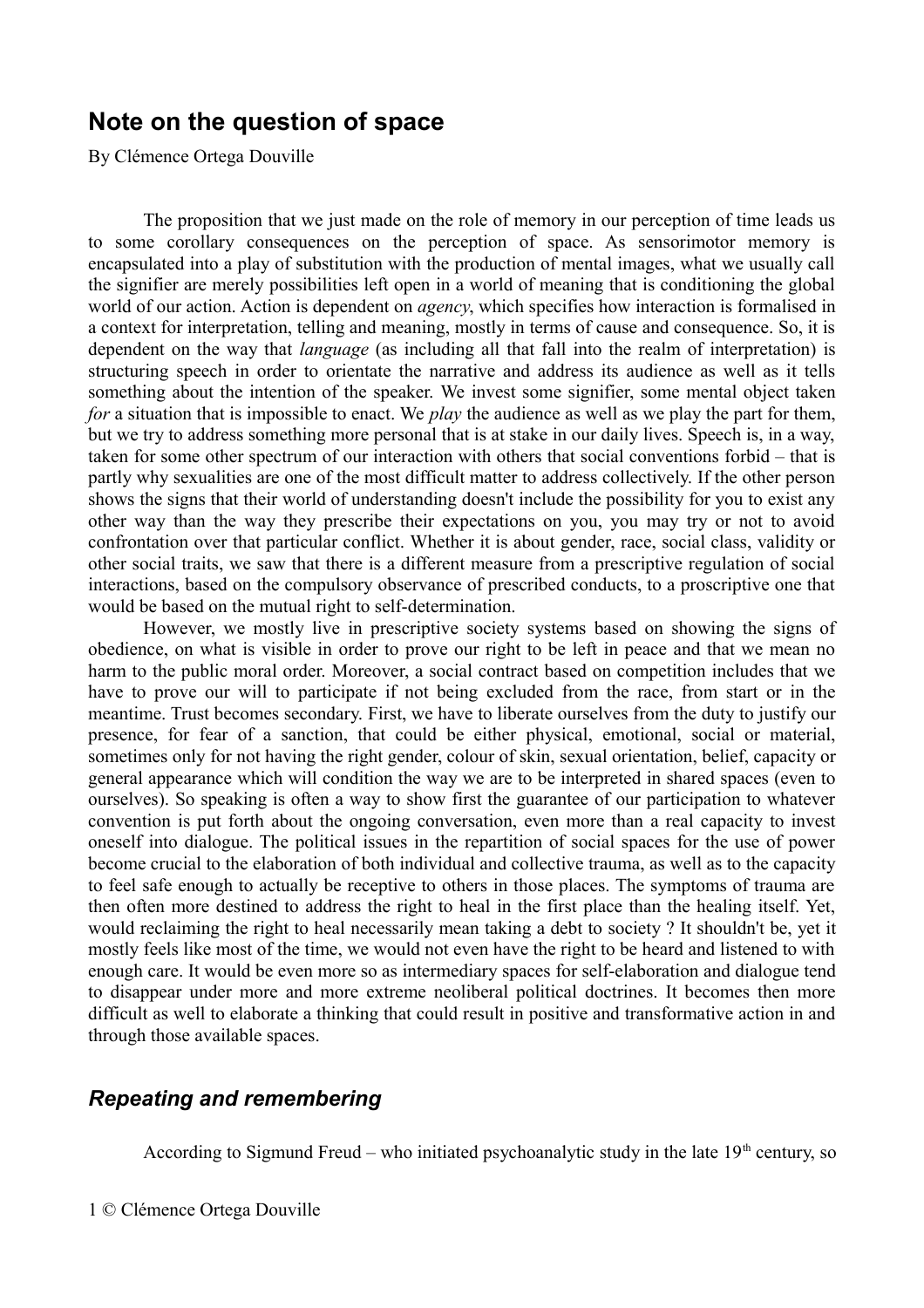within his social and personal time and belief system –, the person who shows their symptoms as being the manifest problem would be 'repeating instead of remembering' what has already emerged as such to their knowledge, as they are subjected to the conditions of resistance.<sup>[1](#page-1-0)</sup> To understand what they are resisting to when it comes to telling what hurts them, is to understand what debt would not yet be paid if it were told to someone that would not even have to hold it. If the debt has to be unlocked, so that the situation of pain would not be likely to come back again, some word has to be taken for it, that is likely to be someone else's – what we usually call 'transference' in psychoanalytic theory and practice. If I address the hurt somewhere while I am still concerned about some other space out there where the debt would still run on – that means that I have sworn, even in tacit agreement, to respond to any demand –, it appears quite clearly that my freedom to say anything here will only have a few consequences there : either to transform or break the contract. But it becomes more complicated when the debt is sworn to a whole society system and the latter is calling people like me to conformity or submission. The repeating of the symptom, as a defencive system, gets quite along with the performance of the debt : we respond as an anticipation to the calling. Maybe, because we fear that we would not be able to fulfill its demand, that is always and can only be too much. In freudian theory with the Second Topic (since *Beyond the Pleasure Principle*, 1920 and on), that is the idea of the Super-Ego, that constant moral authority upon the individual. The symptom then, as part of the trauma, is still a *response* to the pain and hurt ; however, as one cannot do anything about the pain itself, their sole capacity to respond anything remains one vital sign and call for their integrity and existence. Any sensorimotor system in any being, except in withdrawal, would spontaneously repond to contact, sensory or emotional stimulation. But in the sensorimotor paradox, some part of those stimulations relate to a situation of impossibility. Thus, they remain unrelated, unless we start relating them between them, making some rough correspondence.

What we learnt about time in the last article is that memory is still ongoing, generating itself. Memory is the symptom of and *for* a transformation, as the transformed organism and the effects of this transformation on the perception of reality will again lead to new and sometimes completely alien transformations. As well, speech and imagination always reactualise and renew the conditions and coordinates for evolving one's perceived identity. As a symptom of the sensorimotor paradox that we are maintained in, it permits the simulation of the neural connections that are derived from sensorimotor stimulations. Imagination allows us to stay alive though we are in a state of partial paralysis. It is quite clear in the elaboration of trauma, that we cannot represent to ourselves the moment of contact, the shock, for *there* is the moment to respond as a living organism. Then, the whole neural system for sensorimotricity is mobilised to the response. But nothing can prepare to a paradox. The state of sensorimotor paradox puts us in a perpetual state of anticipation, getting ready to and yet in an incapacity to respond in any *immediate* motion. But we have to question the modalities of our relation to the world, so to project possibilities, alternative scenes and situations, to which we cannot respond either. For a while.

## **Addressing the hurt**

From here, we produce images without response as well as we produce trauma. Because it hurts not to know what to do, the indecision and suspension, to be contained. As a product of trauma, imagination and later on discourse are elaborated out of a situation that we cannot think nor address. Therefore, indeed, it is one thing to *remember* in the way the body adapted its knowledge of reality to trauma, and another to articulate memory into coordinate spaces for representation and transmission. A whole part of our lives is built on driving away from what we can't address by

<span id="page-1-0"></span><sup>1</sup> *In* Sigmund Freud, *La technique psychanalytique*, « Remémoration, répétition et perlaboration », PUF, coll. Quadrige, Paris, 2007 (1914), p. 121.